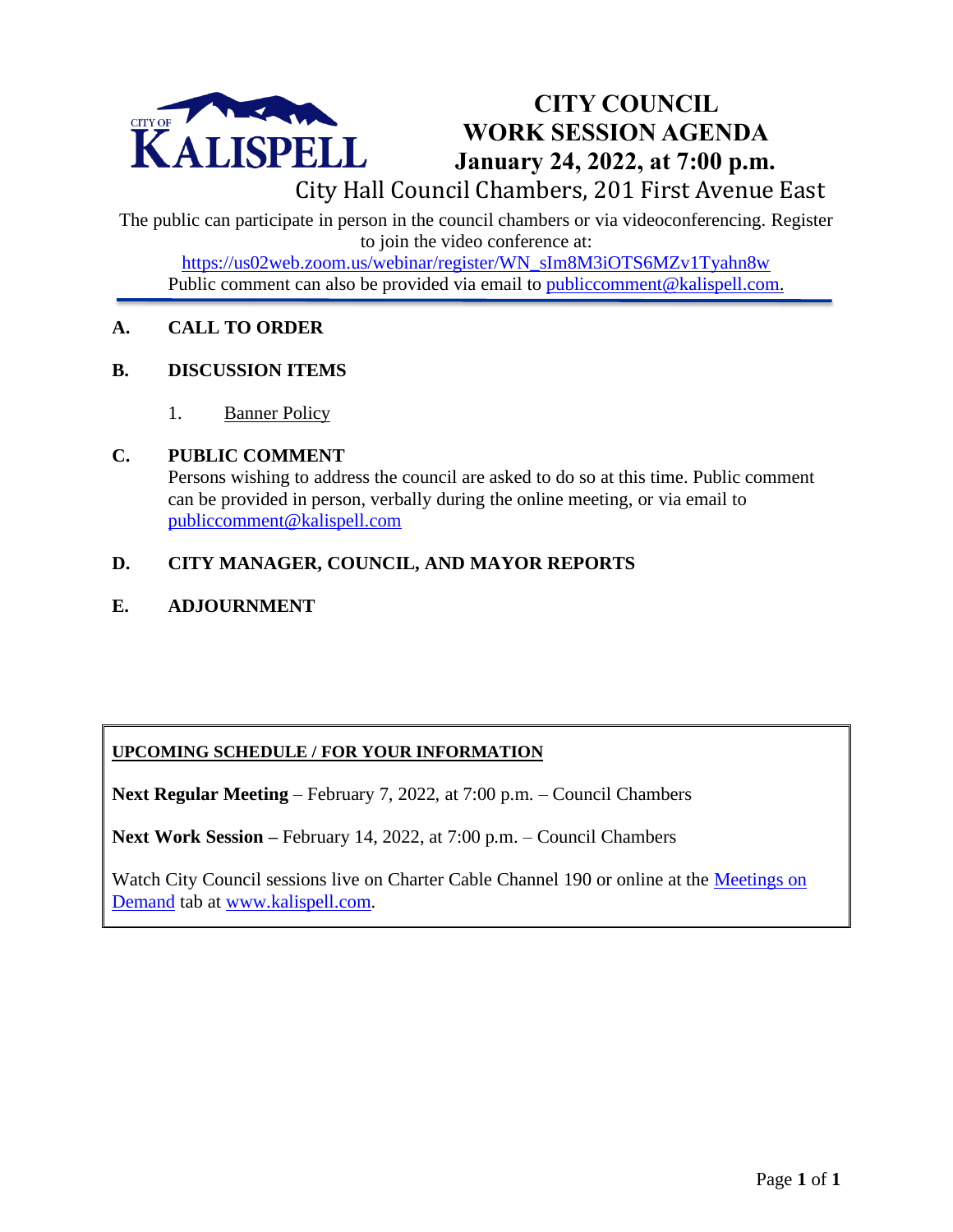

| <b>REPORT TO:</b> | Kalispell City Council                      |
|-------------------|---------------------------------------------|
| <b>FROM:</b>      | Jarod Nygren, Development Services Director |
| <b>SUBJECT:</b>   | <b>Banner Policy</b>                        |

**DATE:** January 24, 2022 (Work session)

**BACKGROUND:** The City often gets questions from groups running special events within the City of Kalispell if they can hang banners advertising their event across Main Street. As part of the funding of the Kalispell Parkline there was also discussion about banners/flowers on the light poles along the trail. The Council did ultimately fund the banner/planter arms on 28 poles spread out along the Kalispell Parkline for the purpose of hanging banners and flowers.

Resolution 3990 is the current policy in place regarding the placement of banners, however, this policy does not address the Kalispell Parkline. Additionally, the policy has not been in practice for years over Main Street as MDT has been hesitant to allow banners over the public right-ofway and there are structural deficiencies with the poles at the locations where the banner can be hung. As there is a desire to allow for banners in the City, staff has drafted an updated set of policies for discussion.

**RECOMMENDATION:** It is recommended that the Council review the DRAFT policies and application process for banners and direct staff as necessary.

**ATTACHMENT:** DRAFT Banner Policy and Application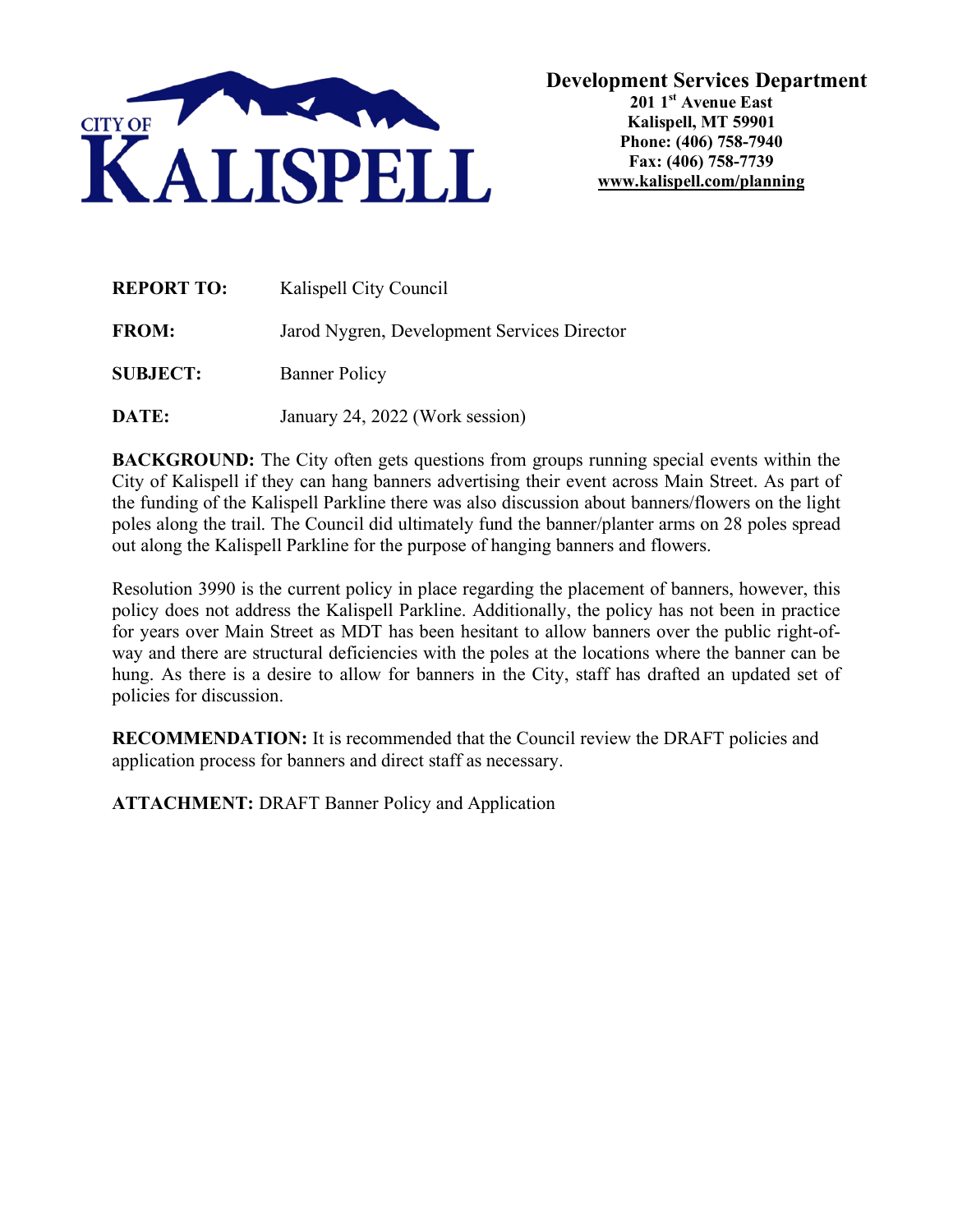# **CITY OF KALISPELL MAIN STREET AND PARKLINE BANNER APPLICATION (Please read and follow the instructions to insure the best service)**

A Banner Permit is required for applicants seeking to make use of city property and public rightsof-way. The purpose of the Main Street and Kalispell Parkline Banner Program is to protect the health, safety and general welfare of the people residing in or visiting the City of Kalispell and to promote the tourist industry by specifying the type, location and duration banners may be allowed to extend within the public right-of-way within the City limits of Kalispell.

#### Definition:

Banner – A banner sign means a sign composed of light-weight material erected over public rightof-way for a limited duration to emphasize a particular non-profit or government entity event, activity, or celebration.

## **BANNER REQUIREMENTS**

- 1. Banner advertises an event sponsored by a non-profit or a government entity or highlights activities and interests occurring in or around the City of Kalispell.
- 2. The maximum time that a banner may be installed is 14 days. An organization may, after the expiration of a permitted 14-day period, reapply for an additional 14-day period to begin no less than 6 months from original date.
- 3. Per Montana Department of Transportation regulations, all banners must be for events sponsored or promoted by the City of Kalispell for benefit to the City and/or Community of Kalispell. **NO BUSINESS NAMES are allowed on any portion of the banner, even as a sponsor. Banners are not to be used for advertising or promoting political candidates, parties or issues.**
- 4. Main Street Banner size is, per MDT guidance: XX feet by XX feet with rope leads of XX feet on each end, two on top and two on bottom. Banner must have metal grommets and wind slits.
- 5. Parkline Banner size is: 22" across at top, 60" long at pole, triangular. There are 28 poles.
- 6. All banners will be custom built. All banners shall be built of adequate canvas with double stitched edges. Banners shall contain wind flaps not less than 18 inches apart.
- 7. Banners will be installed and removed on Mondays.
- 8. Installation and removal of banners must be completed by an approved contractor. Please refer to attached list.
- 9. Coordination with other organizations for installing and removing banners is the applicant's responsibility.
- 10. At their discretion, organizations may choose to share a banner for a display period.
- 11. Banners must be printed on both sides.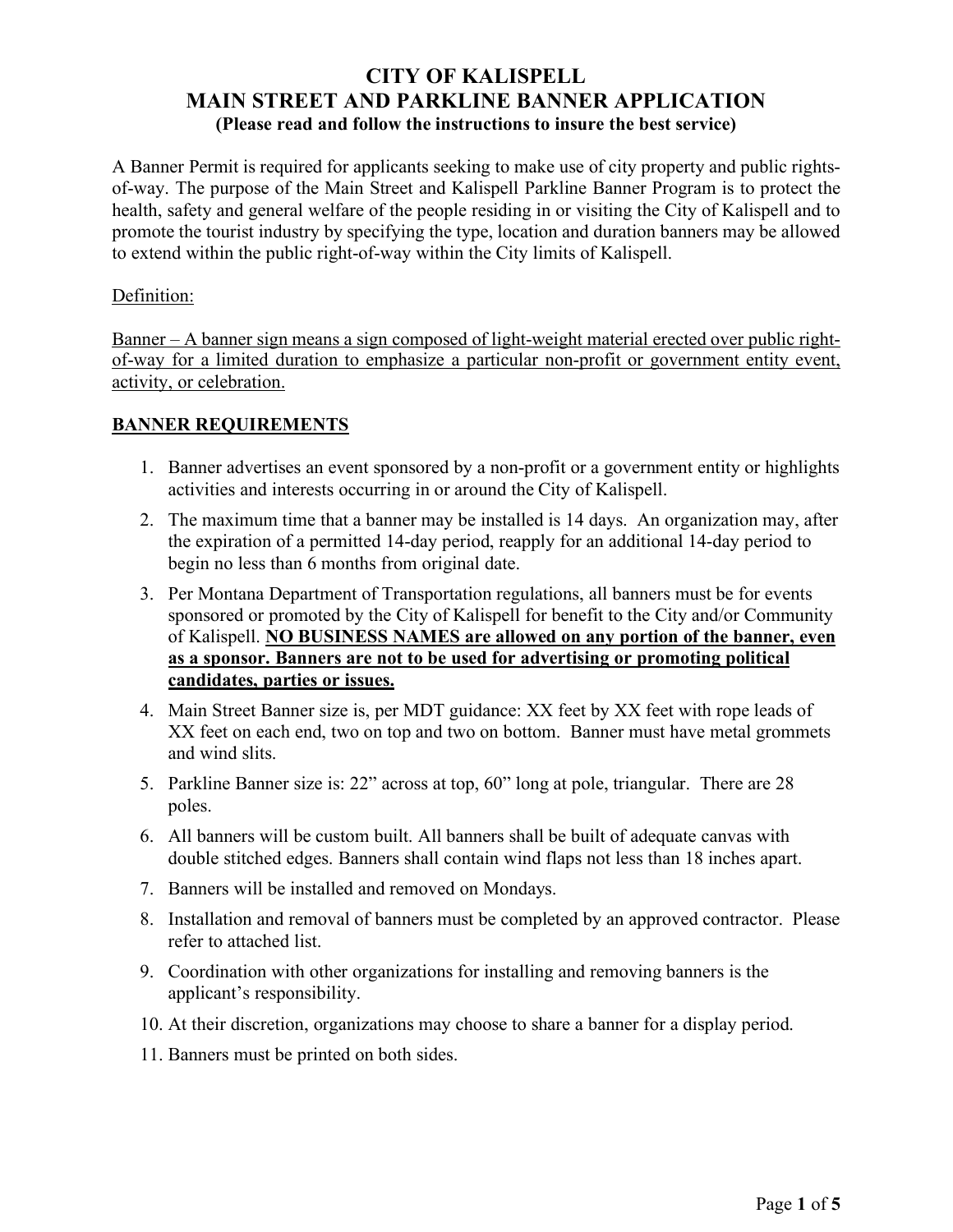#### **APPLICATION REQUIREMENTS**

- 1. Complete and return the application to the City XXX Office with non-refundable Banner fee of \$xx;
- 2. Proof of status as non-profit organization/event or governmental entity;
- 3. Certificates of insurance must be provided with application: liability insurance with the minimum limit of \$750,000 for each claim and \$1.5 million for each occurrence. Certificates of insurance must name the City of Kalispell as certificate holder or as an additional named insured on the policy. Certificates of insurance MUST BE PROVIDED FOR BOTH the non-profit organization/governmental entity AND the company installing/removing the banner(s).

Following review by the City XXX Office, the applicant will be contacted with either an approval or for a meeting to determine if the application submitted may be changed to meet requirements of the City. The applicant must provide the appropriate fee to the City XXX Office before the final, signed permit is issued.

#### **Please complete the attached form and return it to:**

Kalispell XXX Kalispell City Hall 201 First Avenue East Kalispell, MT 59901 (406) 758-XXXX [XXXX@kalispell.com](mailto:XXXX@kalispell.com)

**Date Application Received: \_\_\_\_\_\_\_\_\_\_\_\_\_ Date Issued: \_\_\_\_\_\_\_\_\_\_\_\_**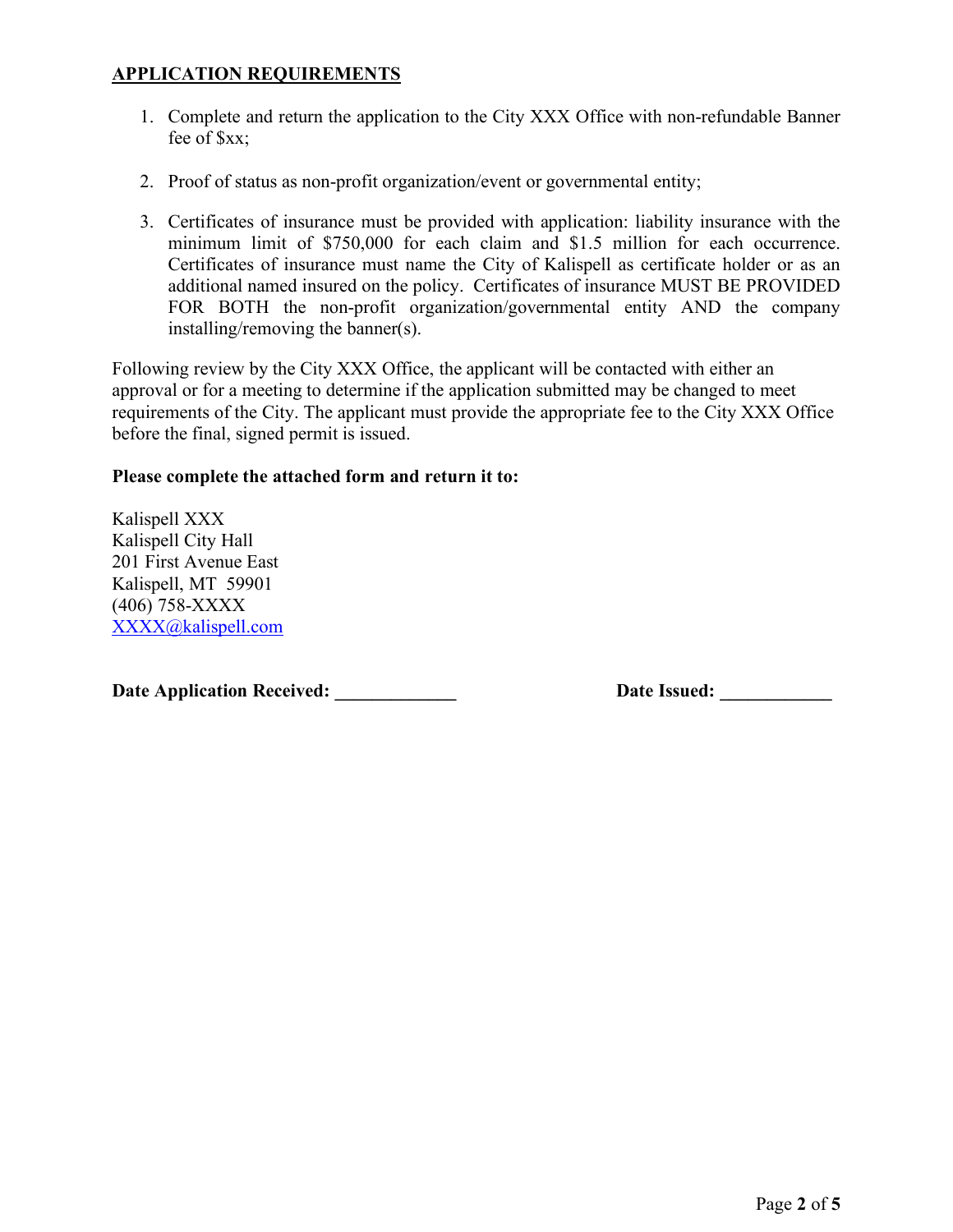# **CITY OF KALISPELL MAIN STREET AND PARKLINE BANNER PERMIT APPLICATION**

Application must be filled in completely. Requests for a Banner Permit must be received no less than 60 days in advance or requested display start date. Applications will be processed on a first come, first served basis.

| Contact Phone #: ____________________________Contact Email: _____________________                                                                      |                |  |
|--------------------------------------------------------------------------------------------------------------------------------------------------------|----------------|--|
| Is the organization/event non-profit or a governmental entity? __________ If non-profit, copy of<br>current IRS determination letter must be attached. |                |  |
| Name of Event:                                                                                                                                         |                |  |
| Event Date(s): $\qquad \qquad$                                                                                                                         |                |  |
| Does the event take place in Kalispell?                                                                                                                |                |  |
| Requested dates for banner display. First Choice: Manual Assembly Press, Requested dates for banner display.                                           |                |  |
|                                                                                                                                                        | Second Choice: |  |
| Proposed banner wording and design:                                                                                                                    |                |  |

Requester Banner Location(s):

Main Street: North at Kalispell Parkline Trail Crossing

South at 12th Street: \_\_\_\_\_\_\_\_\_\_\_\_\_\_\_\_\_\_\_\_\_\_\_\_\_\_\_\_\_\_

Parkline Trail: \_\_\_\_\_\_\_\_\_\_\_\_\_\_\_\_\_\_\_\_\_\_\_\_\_\_\_\_\_\_\_\_\_\_\_\_\_\_\_\_\_\_\_\_\_\_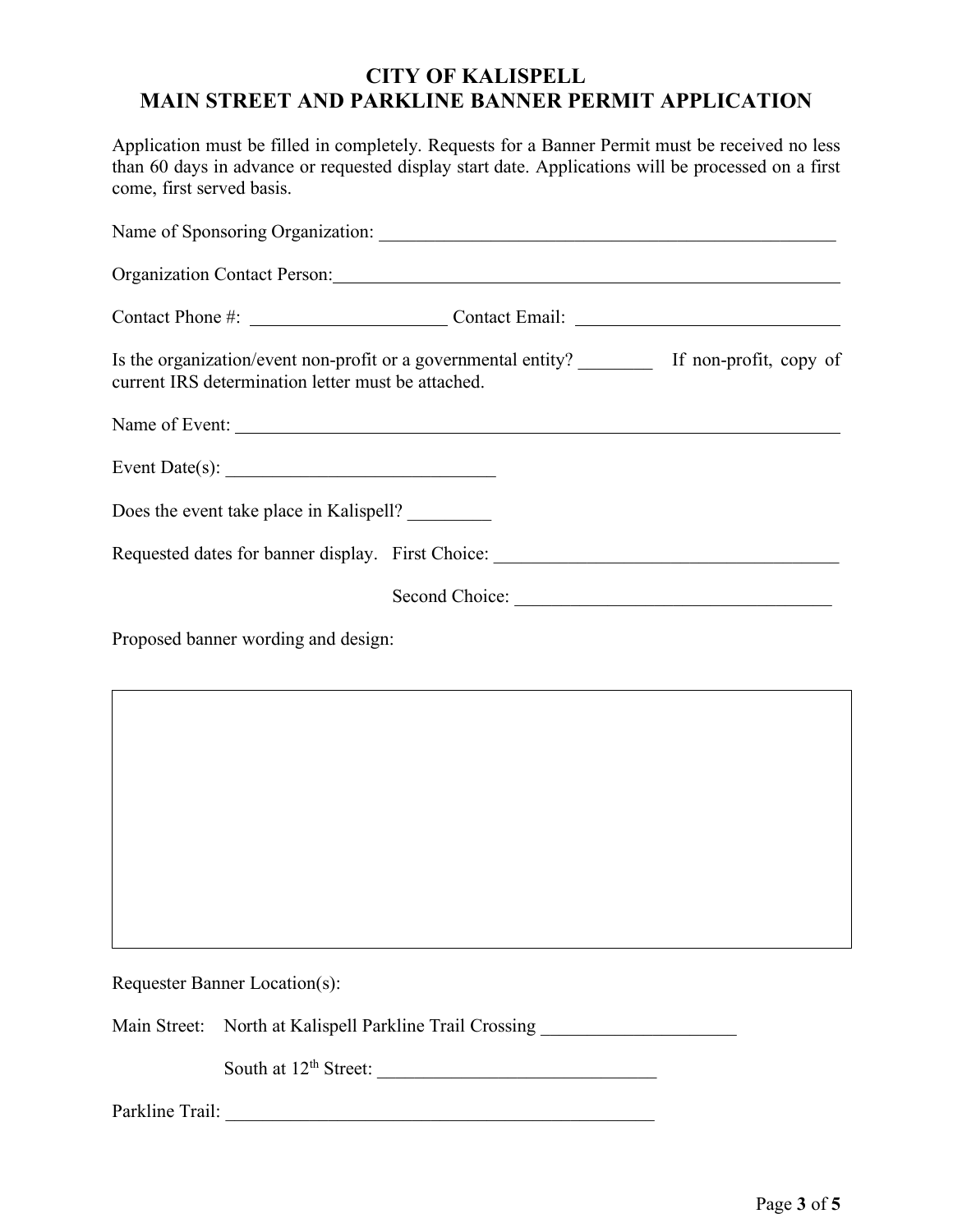#### **INSURANCE**

BOTH the non-profit organization or governmental entity AND the banner installer must provide: A Certificate of Liability Insurance with the minimum limits of \$750,000 per claim and \$1.5 million per occurrence. The Certificate of Insurance must name the City of Kalispell as certificate holder or as an additionally named insured on the policy.

The proofs of insurance must be submitted to the Kalispell City XXX Office prior to any permit being issued. For insurance questions please contact the City XXX Office at (406) 758-XXXX.

#### **TERMS AND CONDITIONS**

As an agent and acting on behalf of the requesting organization, I hereby certify that the information above is complete and correct. I further understand that it is my responsibility to ensure that my organization fully understands that the City of Kalispell and the State of Montana do not endorse, encourage, condone, or protest the said banner and associated event. It is further my understanding I will advise my organization that the City of Kalispell and the State of Montana will be held harmless and will not be responsible for injuries, damages, or deaths resulting from or while participating in the event advertised by the banner.

#### **ACKNOWLEDGMENT OF LEGAL RESPONSIBILITIES**

By signature below I acknowledge that the applicant is responsible for all required information per the application and for adherence to the **Kalispell Municipal Code** and regulations, as well as the laws of the State of Montana.

I understand that I must pay the fee as required.

 $\mathcal{L}_\mathcal{L}$ 

I understand at the City's discretion, banners may be removed at any time. In such case where banner is removed by the City, the applicant will be charged time and material costs.

I have read and understand all policies and regulations contained in the permit.

| Signature of Applicant | Jate |  |
|------------------------|------|--|

Print Name: \_\_\_\_\_\_\_\_\_\_\_\_\_\_\_\_\_\_\_\_\_\_\_\_\_\_\_ Title: \_\_\_\_\_\_\_\_\_\_\_\_\_\_\_\_\_\_\_\_\_\_\_\_\_\_\_\_\_\_\_\_

Organization